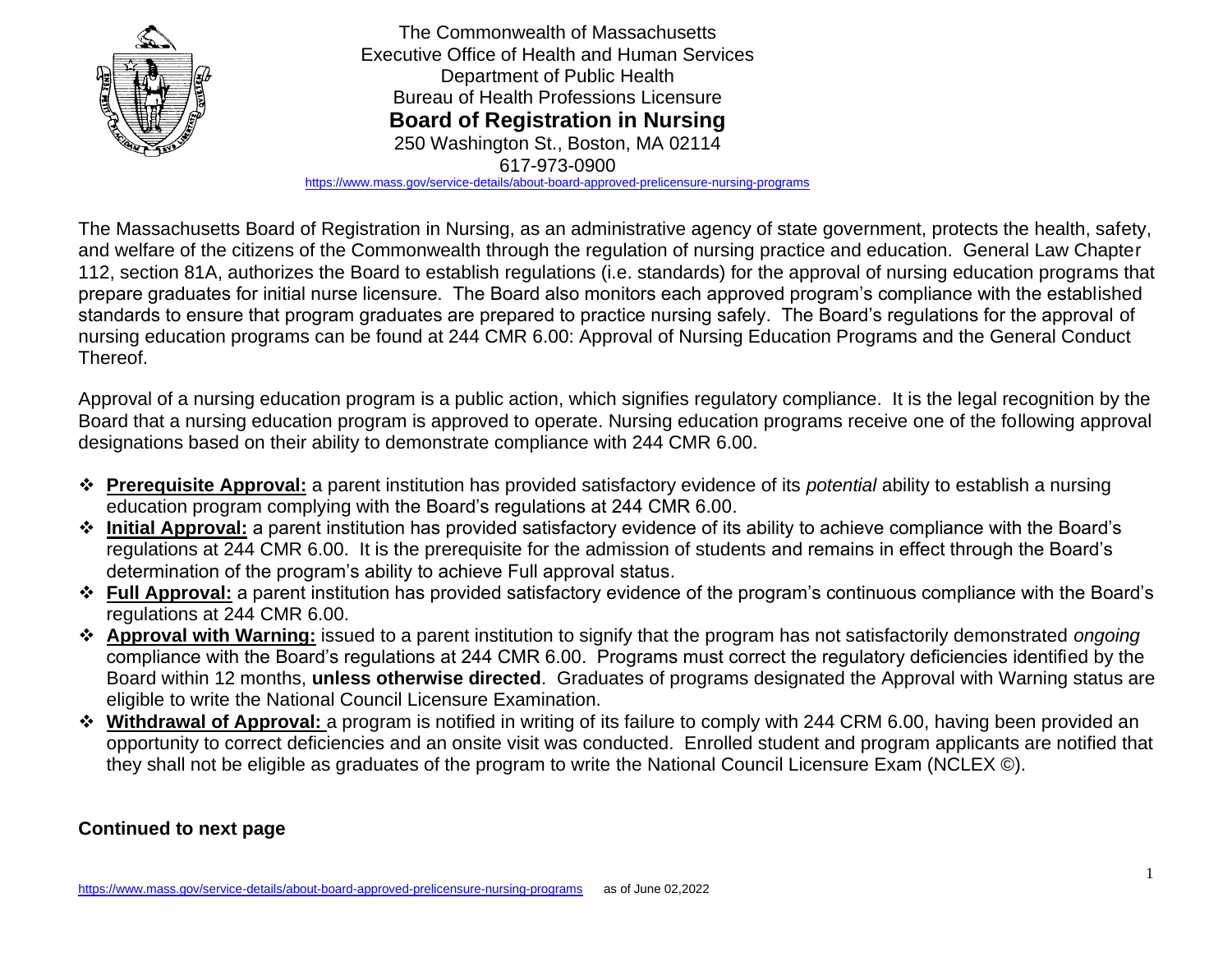

<https://www.mass.gov/service-details/about-board-approved-prelicensure-nursing-programs>

**The following list identifies the approval status of Board approved nursing educations programs as of March 10, 2022.**

- **Prerequisite Status**: None
- **Initial Approval Status:**
	- Assumption University Froelich School of Nursing, Baccalaureate Degree Registered Nurse Program, effective November 14, 2018
	- Curry College, Accelerated Entry-MS, Effective October 13,2021
	- Emmanuel College Maureen Murphy Wilkens School of Nursing and Clinical Sciences, Baccalaureate Degree Registered Nurse Program, effective January 9, 2019
	- Merrimack College School of Health Sciences, Baccalaureate Degree Registered Nurse Program, effective December 19, 2018
	- Quincy College, Practical Nurse Program, Quincy, MA, March 13, 2019
	- Quincy College, Practical Nurse Program, Plymouth, MA, March 13, 2019
	- Quincy College, Associate Degree Registered Nurse Program, Quincy, MA, effective March 13, 2019
	- Quincy College, Associate Degree Registered Nurse Program, Plymouth, MA, effective March 13, 2019
	- Roxbury Community College, Associate Degree Registered Nurse Program, effective October 14, 2020
	- Wheaton College Baccalaureate Degree Registered Nurse Program, effective April 13, 2022
- **Approval with Warning Status:**
	- MCPHS University Boston, Baccalaureate Degree Registered Nurse Program Effective February 9, 2022
	- MCPHS University Worcester, Baccalaureate Degree Registered Nurse Program Effective February 9, 2022
- **Full Approval Status:** All other programs
- **Withdrawal of Approval: since 2010**
	- Atlantic Union College, Associate Degree Registered Nurse Program, effective July 31, 2011
	- Medical Professional Institute, Practical Nursing Program, effective August 18, 2016
	- Quincy College, Practical Nursing Program, Quincy, MA, effective May 9, 2018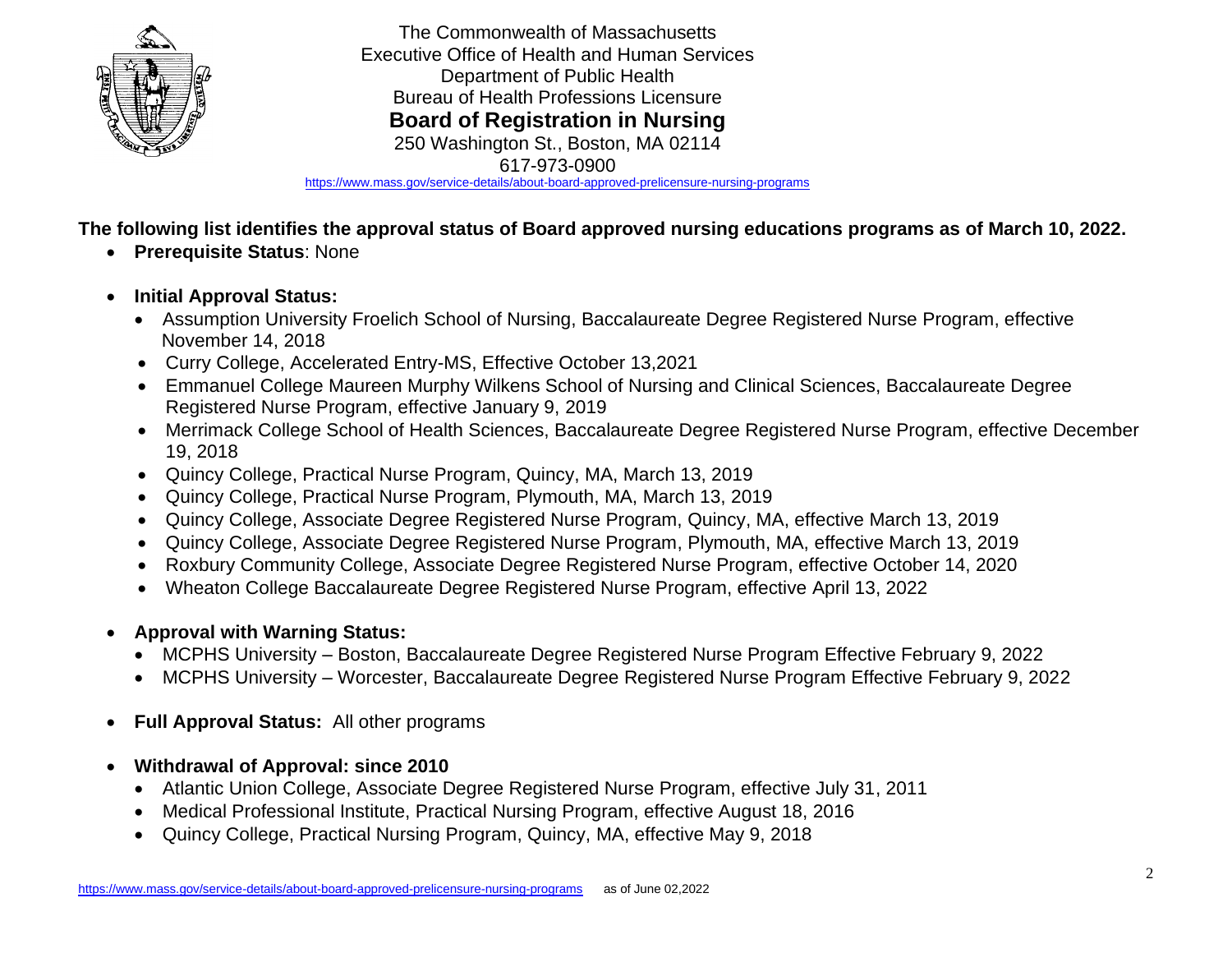

<https://www.mass.gov/service-details/about-board-approved-prelicensure-nursing-programs>

- Quincy College, Associate Degree Registered Nurse Program, Quincy, MA, effective May 9, 2018
- Roxbury Community College, Practical Nurse Program, effective June 12, 2019
- Roxbury Community College, Associate Degree Registered Nurse Program, effective June 12, 2019
- **Closed Program:** 
	- Becker College, Baccalaureate Degree Registered Nurse Program, effective June 30, 2021
	- Becker College, Associate Degree Registered Nurse Program, effective June 30, 2021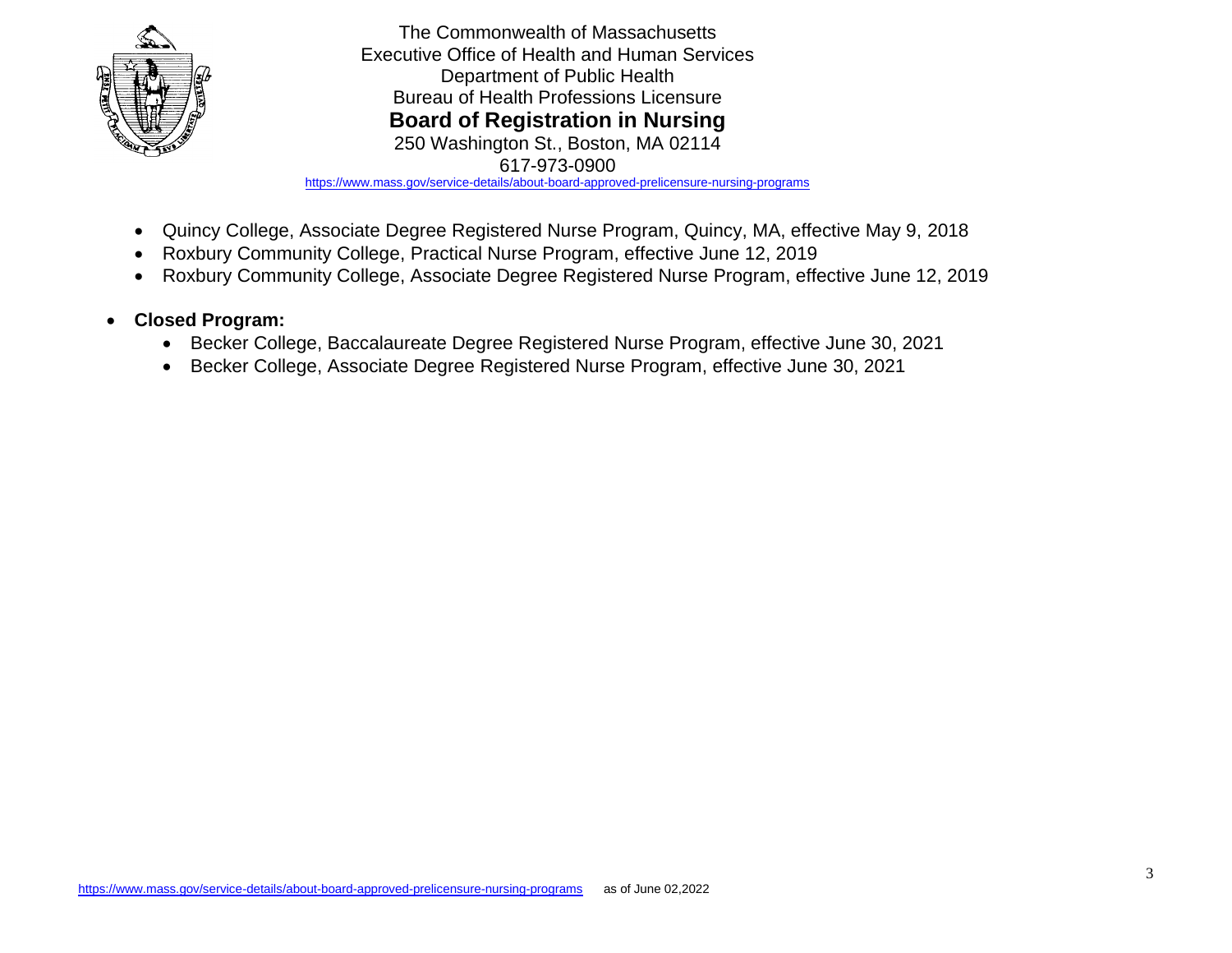

617-973-0900

<https://www.mass.gov/service-details/about-board-approved-prelicensure-nursing-programs>

# **Practical Nursing Programs – Full Approval Status**

|    | <b>Program Name</b>                               | <b>Address</b>                                | <b>Phone</b> |
|----|---------------------------------------------------|-----------------------------------------------|--------------|
|    | Assabet Valley Regional Technical School          | 215 Fitchburg Street, Marlboro, MA 01752      | 508-485-9430 |
| 2  | Bay Path Regional Vocational Technical School     | 57 Old Muggett Hill Road, Charlton, MA 01507  | 508-248-5971 |
| 3  | <b>Berkshire Community College</b>                | 1350 West Street, Pittsfield, MA 01201        | 413-499-4660 |
| 4  | Blackstone Valley Regional Voc Tech School        | 65 Pleasant Street, Upton, MA 01568           | 508-529-7758 |
| 5  | <b>Blue Hills Regional Technical School</b>       | 800 Randolph Street, Canton, MA 02021         | 781-828-5800 |
| 6  | <b>Bristol-Plymouth Regional Technical School</b> | 940 County Street, Taunton, MA 02780          | 508-823-5151 |
|    | Diman Regional School of Practical Nursing        | 251 Stonehaven Road, Fall River, MA 02723     | 508-678-2891 |
| 8  | <b>Greater Lowell Technical School</b>            | 250 Pawtucket Boulevard. Tyngsboro, MA 01879  | 978-454-4870 |
| 9  | <b>Greenfield Communtiy College</b>               | 80 Locust St. Northampton, MA 01060           | 413-775-1759 |
| 10 | <b>Holyoke Community College</b>                  | 303 Homestead Avenue Holyoke, MA 01040        | 413-552-2458 |
| 11 | Massachusetts Bay Community College               | 19 Flagg Drive, Framingham, MA 01702          | 508-270-4020 |
| 12 | McCann Technical School                           | 70 Hodges Cross Road, North Adams, MA 01247   | 413-663-5383 |
| 13 | <b>Mildred Elley School</b>                       | 100 West Street, Pittsfield, MA 01201         | 413-442-0333 |
| 14 | Montachusett Regional Vocational Technical School | 1050 Westminster Street, Fitchburg, MA 01420  | 978-345-9200 |
| 15 | Mount Wachusett Community College                 | 444 Green Street, Gardner, MA 01440           | 978-632-6600 |
| 16 | North Shore Community College                     | 1 Ferncroft Road, Danvers, MA 01923           | 978-762-4000 |
| 17 | Northern Essex Community College                  | 414 Common Street, Lawrence, MA 01840         | 978-738-7447 |
| 18 | Quinsigamond Community College                    | 670 West Boylston Street, Worcester, MA 01606 | 508-854-4262 |
| 19 | Shawsheen Valley School of Practical Nursing      | 100 Cook Street, Billerica, MA 01821          | 978-671-3646 |
| 20 | Southeastern Regional Vocational Technical School | 250 Foundry Street, South Easton, MA 02375    | 508-238-1860 |
| 21 | <b>Tri-County Regional Technical High School</b>  | 147 Pond Street, Franklin, MA 02038           | 508-528-5400 |
| 22 | Upper Cape Cod Regional Technical School          | 220 Sandwich Road, Bourne, MA 02532           | 508-759-7711 |

### **Practical Nursing Programs – Initial Approval Status**

| <b>Program Name</b>   | Address                                    | Phone        |
|-----------------------|--------------------------------------------|--------------|
| College<br>Quincy (   | 1250 Hancock Street, Quincy,<br>. MA 02169 | 617-405-5931 |
| <b>Quincy College</b> | 36 Cordage Park Circle, Plymouth, MA 02360 | 508-747-0400 |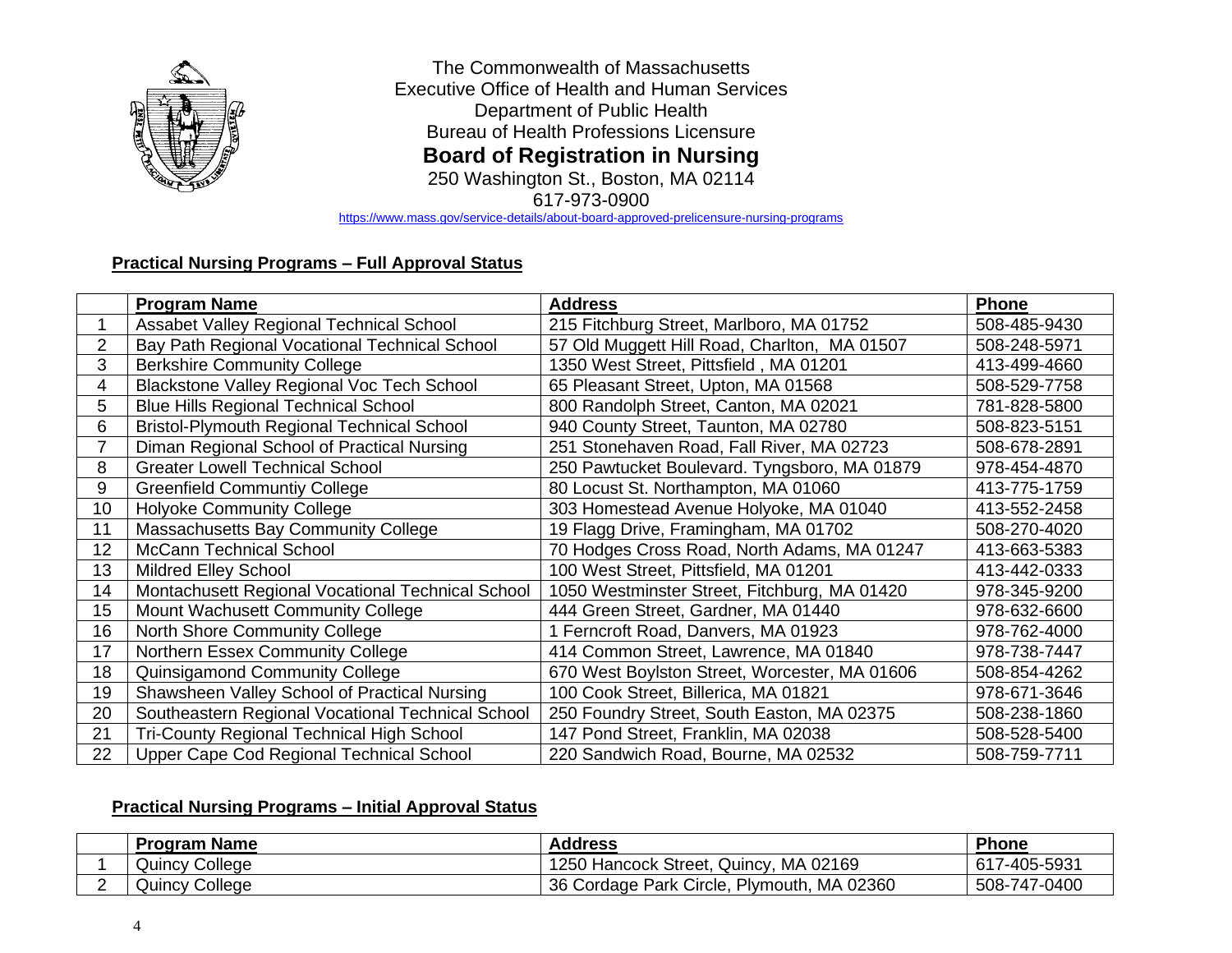

<https://www.mass.gov/service-details/about-board-approved-prelicensure-nursing-programs>

# **Associate Degree Nursing Programs – Full Approval Status**

|                       | <b>Program Name</b>                             | <b>Address</b>                                 | <b>Phone</b> |
|-----------------------|-------------------------------------------------|------------------------------------------------|--------------|
|                       | <b>Bay State College</b>                        | 122 Commonwealth Avenue, Boston, MA 02116      | 617-217-9000 |
| $\mathbf{2}^{\prime}$ | <b>Berkshire Community College</b>              | 1350 West Street, Pittsfield, MA 01201         | 413-499-4660 |
| 3                     | <b>Bristol Community College</b>                | 777 Elsbree Street, Fall River, MA 02720       | 508-678-2811 |
| 4                     | <b>Bunker Hill Community College</b>            | 250 New Rutherford Ave, Charlestown, MA 02129  | 617-228-2000 |
| 5                     | <b>Cape Cod Community College</b>               | 2240 Lyannough Road, West Barnstable, MA 02668 | 508-362-2131 |
| 6                     | <b>Greenfield Community College</b>             | One College Drive, Greenfield, MA 01301        | 413-775-1759 |
|                       | <b>Holyoke Community College</b>                | 303 Homestead Avenue, Holyoke, MA 01040        | 413-552-2458 |
| 8                     | Laboure College                                 | 303 Adams Street, Milton, MA 02186             | 617-296-8300 |
| 9                     | Lawrence Memorial/Regis College Nursing Program | 170 Governors Avenue, Medford, MA 02155        | 781-306-6600 |
| 10                    | Massachusetts Bay Community College             | 19 Flagg Drive, Framingham, MA 01782           | 508-270-4020 |
| 11                    | <b>Massasoit Community College</b>              | 1 Massasoit Boulevard, Brockton, MA 02302      | 508-588-9100 |
| 12                    | <b>Middlesex Community College</b>              | 33 Kearney Square, Lowell, MA 01852            | 978-656-3046 |
| 13                    | Mount Wachusett Community College               | 444 Green Street, Gardner, MA 01440            | 978-632-6600 |
| 14                    | North Shore Community College                   | 1 Ferncroft Road, Danvers, MA 01923            | 978-762-4022 |
| 15                    | <b>Northern Essex Community College</b>         | 414 Common Street, Lawrence, MA 01840          | 978-738-7447 |
| 16                    | Quinsigamond Community College                  | 670 W. Boylston Street, Worcester, MA 01606    | 508-854-4262 |
| 17                    | <b>Springfield Technical Community College</b>  | 1 Armory Square, Springfield, MA 01105         | 413-755-4367 |

### **Associate Degree Nursing Programs – Initial Approval Status**

| <b>Program Name</b>              | <b>Address</b>                                | <b>Phone</b> |
|----------------------------------|-----------------------------------------------|--------------|
| <b>Quincy College</b>            | 1250 Hancock Street, Quincy, MA 02169         | 617-405-5931 |
| Quincy College                   | 36 Cordage Park Circle, Plymouth,<br>MA 02360 | 508-747-0400 |
| <b>Roxbury Community College</b> | 1234 Columbus Avenue, Roxbury, MA 02141       | 617-427-0060 |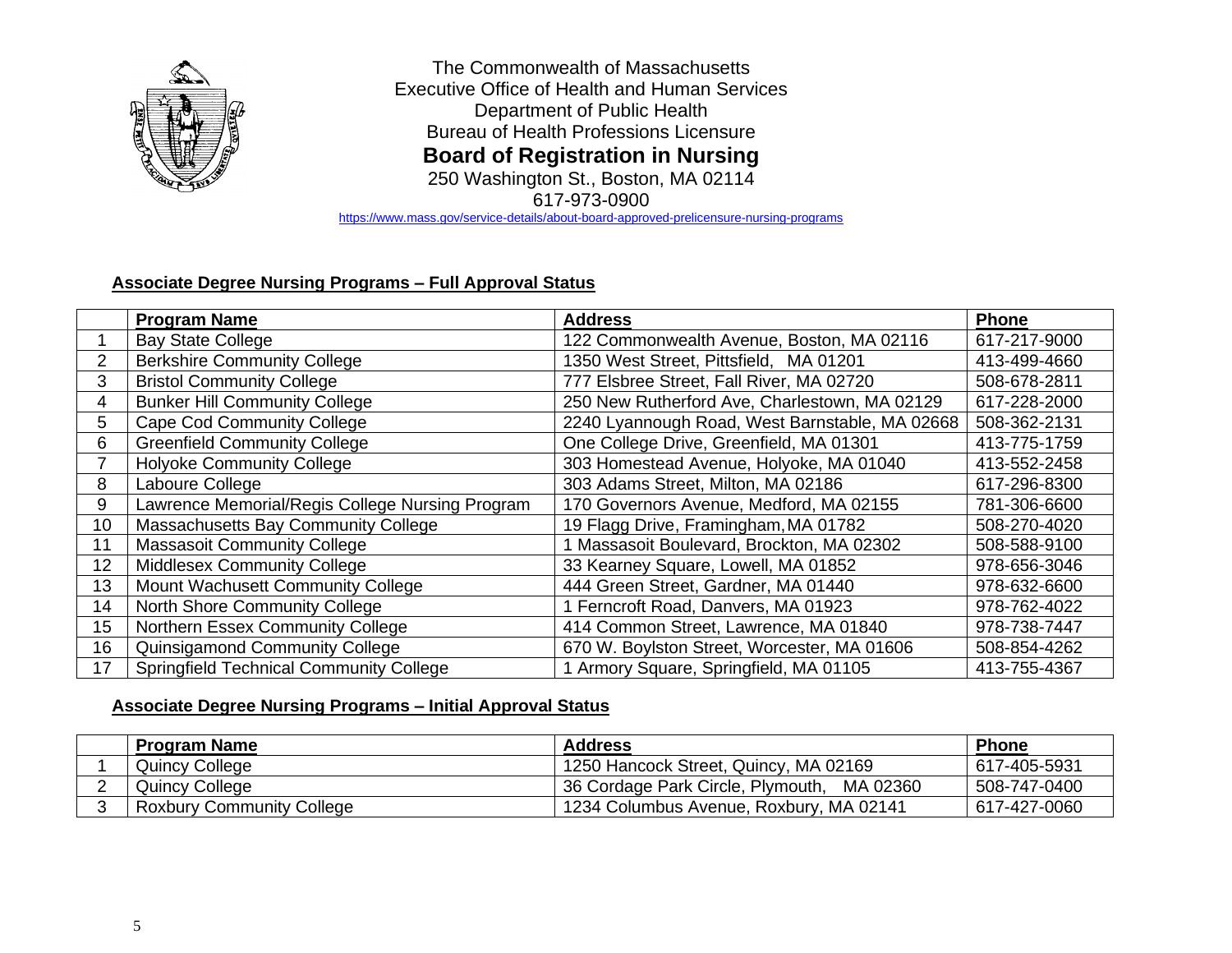

617-973-0900

<https://www.mass.gov/service-details/about-board-approved-prelicensure-nursing-programs>

## **Baccalaureate Degree Nursing Programs – Full Approval Status**

|                | <b>Program Name</b>                                 | <b>Address</b>                                 | <b>Phone</b> |
|----------------|-----------------------------------------------------|------------------------------------------------|--------------|
|                | American International College                      | 1000 State Street, Springfield, MA 01109       | 413-205-3519 |
| $\overline{2}$ | Anna Maria College                                  | 50 Sunset Lane, Paxton, MA 01612               | 508-849-3300 |
| 3              | Boston College William F. Connell School of Nursing | 140 Commonwealth Ave., Chestnut Hill, MA 02467 | 617-552-4250 |
| 4              | College of Our Lady of the Elms                     | 291 Springfield Street, Chicopee, MA 01013     | 413-594-2761 |
| 5              | <b>Curry College</b>                                | 1071 Blue Hill Avenue, Milton, MA 02186        | 617-333-2280 |
| 6              | <b>Endicott College</b>                             | 376 Hale Street, Beverly, MA 01915             | 978-232-2328 |
|                | <b>Fitchburg State University</b>                   | 160 Pearl Street, Fitchburg, MA 01420          | 978-665-3221 |
| 8              | <b>MGH Institute of Health Professions</b>          | 36 1st Ave. Charlestown Navy Yard, Boston, MA  | 617-724-0480 |
|                |                                                     | 02129                                          |              |
| 9              | Northeastern University                             | 360 Huntington Avenue, Boston, MA 02115        | 617-373-3649 |
| 10             | Regis College                                       | 235 Wellesley Street, Weston, MA 02493         | 781-768-7090 |
| 11             | <b>Salem State University</b>                       | 352 Lafayette Street, Salem, MA 01970          | 978-542-6649 |
| 12             | <b>Simmons University</b>                           | 300 The Fenway, Boston, MA 02115               | 617-521-2531 |
| 13             | University of Mass Amherst Elaine Marieb College of | 651 North Pleasant Street, Amherst, MA 01003   | 413-545-2703 |
|                | <b>Nursing</b>                                      |                                                |              |
| 14             | University of Mass Boston Robert and Donna          | 100 Morrissey Blvd, Boston, MA 02125           | 617-287-7500 |
|                | Manning College of Nursing and Health Sciences      |                                                |              |
| 15             | University of Mass/Dartmouth                        | 285 Old Westport Road, N. Dartmouth, MA 02747  | 508-999-8586 |
| 16             | University of Mass/Lowell                           | 3 Solomont Way, Lowell, MA 01854               | 978-934-4467 |
| 17             | <b>Westfield State University</b>                   | 577 Western Avenue, Westfield, MA 01086        | 413-572-5300 |
| 18             | <b>Worcester State University</b>                   | 486 Chandler Street, Worcester, MA 01602       | 508-929-8129 |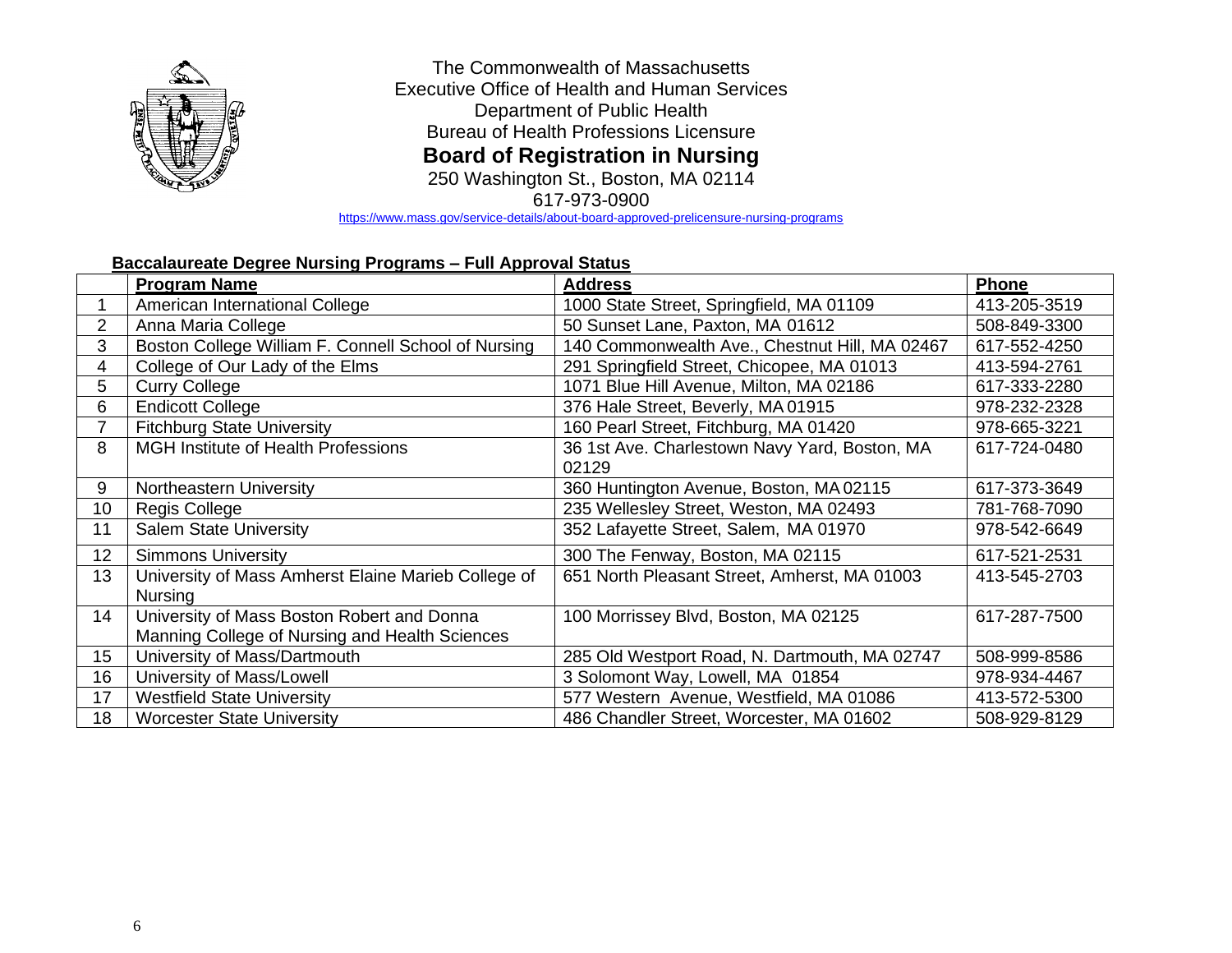

<https://www.mass.gov/service-details/about-board-approved-prelicensure-nursing-programs>

### **Baccalaureate Degree Nursing Programs – Initial Approval Status**

| <b>Program Name</b>                                                                | <b>Address</b>                               | <b>Phone</b>  |
|------------------------------------------------------------------------------------|----------------------------------------------|---------------|
| Assumption University Froelich School of Nursing                                   | 500 Salisbury Street, Worcester, MA 01609    | 508-767-7698  |
| Emmanuel College Maureen Murphy Wilkens School<br>of Nursing and Clinical Sciences | 400 The Fenway, Boston, MA 02115             | 617-735-9715  |
| Merrimack College School of Health Sciences                                        | 315 Turnpike Street, North Andover, MA 01845 | 978-837-5000  |
| <b>Wheaton College</b>                                                             | 26 East Main Street, Norton, MA 02766        | 508) 286-8200 |
|                                                                                    |                                              |               |

### **Baccalaureate Degree Nursing Programs – Approval With Warning Status**

| <b>Program Name</b> | <b>Address</b>                        | <b>Phone</b> |
|---------------------|---------------------------------------|--------------|
| MCPHS-Boston        | 179 Longwood Avenue, Boston, MA 02115 | 617-732-2800 |
| MCPHS-Worcester     | 19 Foster Street, Worcester, MA 01608 | 508-373-5680 |

#### **Registered Nurse Entry Level Graduate Programs – Full Approval Status**

|   | <b>Program Name</b>                                                          | <b>Address</b>                                         | <b>Phone</b> |
|---|------------------------------------------------------------------------------|--------------------------------------------------------|--------------|
|   | Boston College William F. Connell School of Nursing                          | 140 Commonwealth Ave., Chestnut Hill, MA 02467         | 617-552-2230 |
| 2 | MGH Institute of Health Professions                                          | 36 1st Ave. Charlestown Navy Yard, Boston, MA<br>02129 | 617-724-0480 |
|   | Northeastern University                                                      | 360 Huntington Avenue, Boston, MA 02115                | 617-373-3649 |
|   | Regis College                                                                | 235 Wellesley Street, Weston, MA 02493                 | 781-768-7090 |
| 5 | <b>Simmons University</b>                                                    | 300 The Fenway, Boston, MA 02115                       | 617-521-2531 |
| 6 | University of Massachusetts Chan Medical School<br>Tan Chingfen Graduate SON | 55 Lake Avenue, Worcester, MA 01655                    | 508-856-5801 |

#### **Registered Nurse Entry Level Graduate Programs – Initial Approval Status**